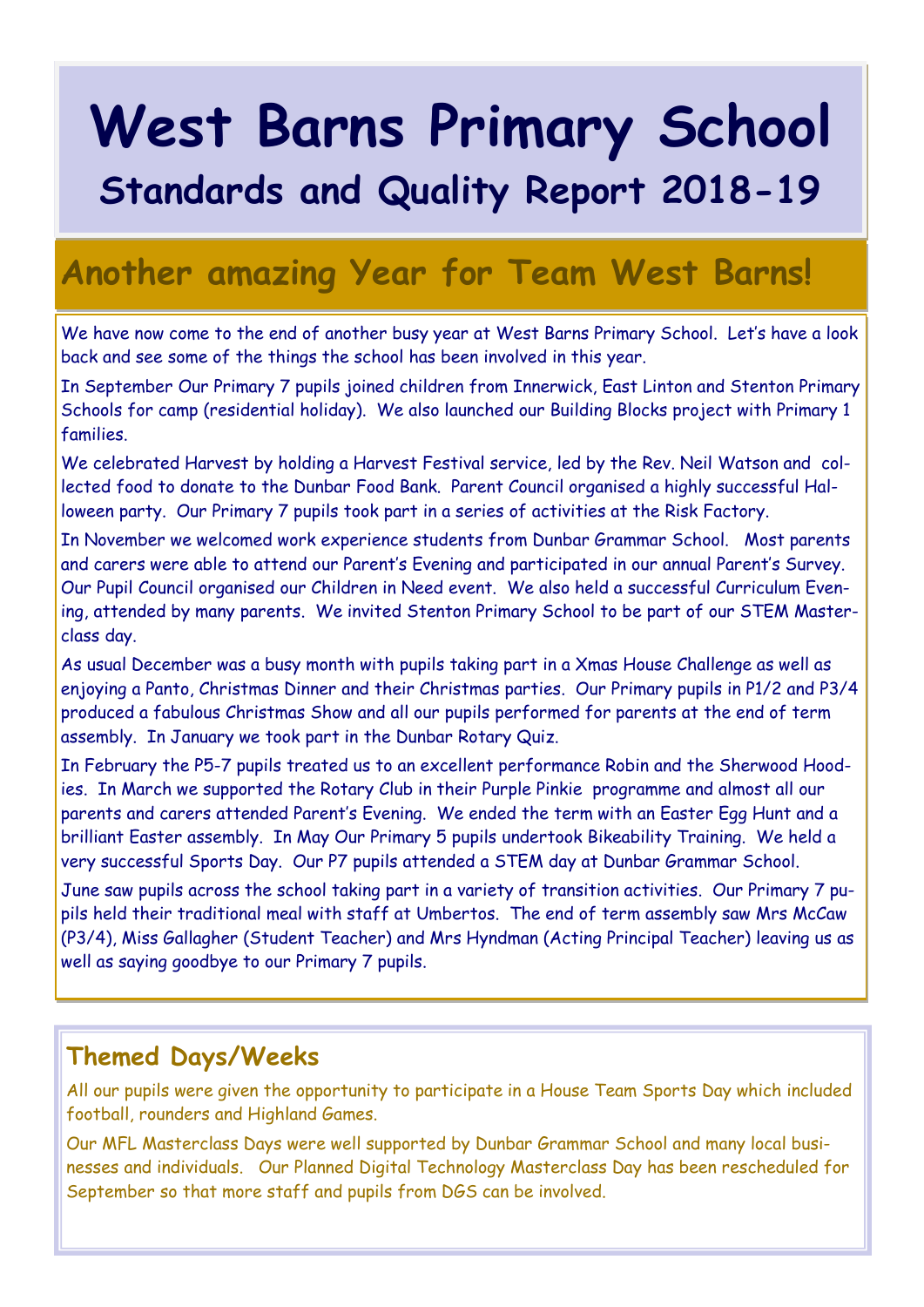#### **Sporting Events**

West Barns pupils have taken part in many different sporting activities and events this year. This has included taster sessions for rugby, club golf, cricket, football, dance and hockey. Some pupils have taken part in Multisports.

We performed well in the inter-school cross country competition, swimming gala and Meadowbank Athletics event. The whole school enjoyed our Sports Day and Potted Sports event.

Mr Gray has worked hard to train our budding footballers this year. We were invited to play interschools football matches with Belhaven Hill School and other cluster schools.

Miss Gordon and Mrs Whiteley-McPhee ran a successful running and athletics club.

Miss Bower has started and trained our West Barns netball team who competed for the first time in June.

Children from P4-7 were given the opportunity to learn to surf through surf club.

Many thanks to Mrs Hay, Gareth Hill and Active Schools for organising many of these events (and parents for transporting pupils too).



#### **Leadership Opportunities**

Across the school we are providing more meaningful leadership opportunities for all our pupils. All our pupils are members of a school committee and work on a variety of projects throughout the year including leading events and assemblies.

We now have a well established system of Buddies for our Nursery pupils when they move into P1.

Many pupils have positions of responsibility in the day to day running of the school including roles as class librarians, looking after the school garden and organising pupils' milk and take leadership roles within their own classrooms.



#### **Enterprise Events**

Our pupils have been busy this year raising money for charity. This has included Healthy School

Committee arranging Sports Relief events including assembly, Pupil Council arranged a fabulous Children in Need event. Eco Committee have looked after the school garden and grounds. Our Junior Road Safety Officers have supported our P1 pupils to deliver a road safety campaign . The whole school supported The Dunbar Rotary Club in their Purple Pinkie appeal. Many thanks to parents and families for helping us to support all these activities.

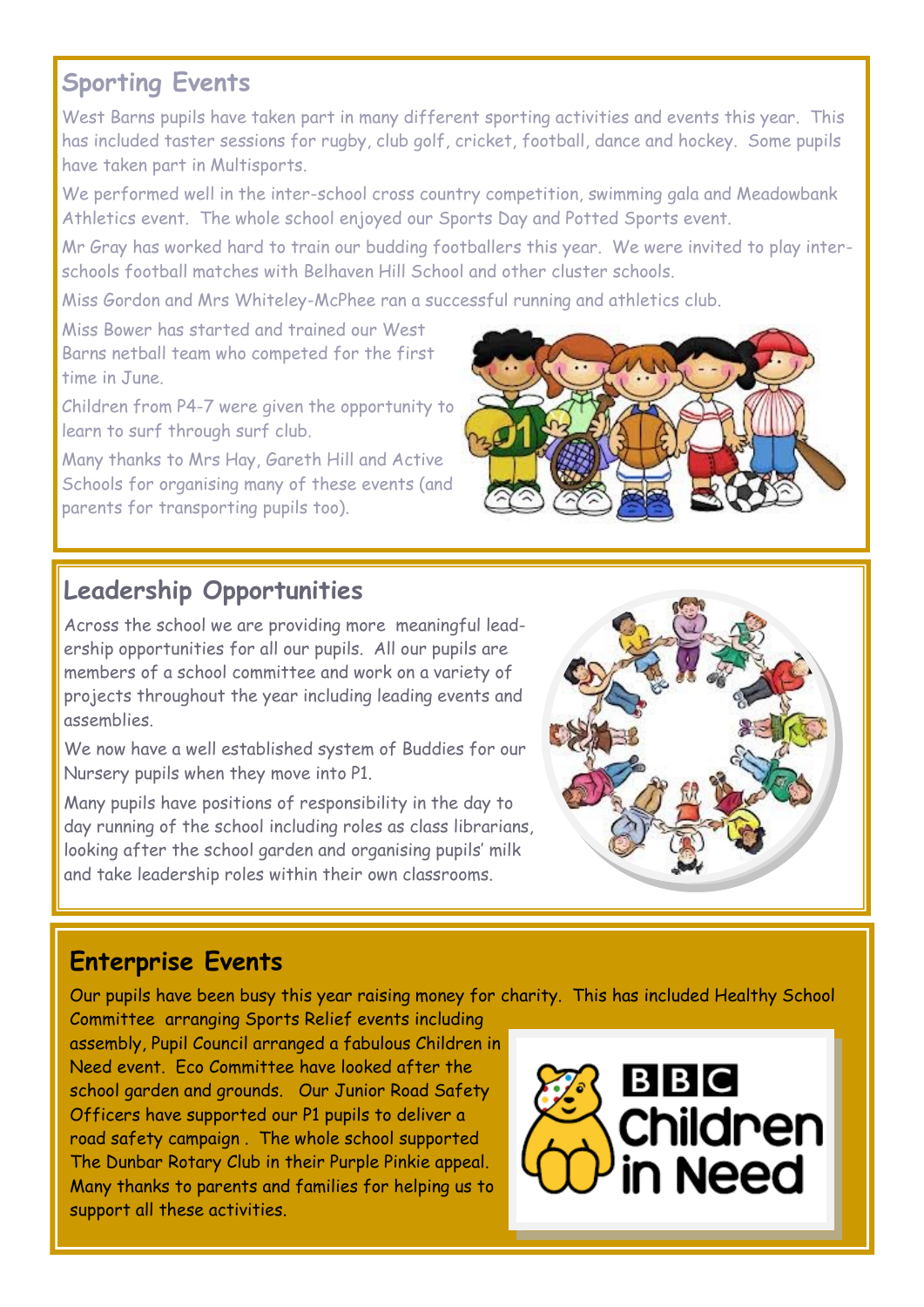## **What did we aim to do this year?**

#### **Continue to develop our skills and knowledge of a modern foreign language...**

The school has continued to embed French from P1-P7 and German from P6 through daily classroom routines and experiences including active learning with play, songs, stories etc. and the use of technology. We have begun to use the Learning Journeys as a way of sharing our learning with parents.

Staff continue to develop their own skills through in-house training and attending courses and conferences. Pupils and staff are developing confidence in using French and German in formal and informal ways across learning and in every day life in the school.

**Our next steps…** to work with staff to make develop their confidence and skills in delivering two modern foreign languages at primary school.

#### **Continue to develop our children's numeracy and maths skills at all levels...**

The school continues to use an active approach to teaching numeracy and maths and pupils enjoy playing games, solving practical problems together and participating in interactive teaching sessions as well as the more traditional approach of

practising the skills using textbooks and jotters. Pupils have taken part in a maths challenge. This is helping them develop their mental maths skills and will be continued next year. Across the school most pupils are making appropriate progress in maths and numeracy and those pupils who aren't are being supported to develop their skills.

We continue to find different opportunities for pupils to use their maths skills across the curriculum and share these with parents and families through the Learning Journeys. This year we held an open afternoon to share our learning in maths and numeracy with parents and families. Parents and carers are now developing a better understanding of how their child learns in maths and numeracy.

We have found that diagnostic assessment and focussed support has helped those pupils who find numeracy difficult to gain a better understanding and raise their attainment. We continue to train staff in the Maths Recovery techniques and engage with East Lothian's Framework.

**Our next steps** will be to continue to identify support and challenge needs to raise confidence and attainment in numeracy and maths for all pupils across the school.

#### **Develop a restorative approach to help us solve problems...**

This year all staff and pupils at West Barns have been using a restorative approach to help us solve problems and disputes. Staff have worked with pupils using a five step approach to help them understand a problem from all perspectives and look for a solution. This has supported an improvement in behaviour across the school.

Our next steps… to continue to build on this in the new school session and give pupils the opportunity to lead these conversations.